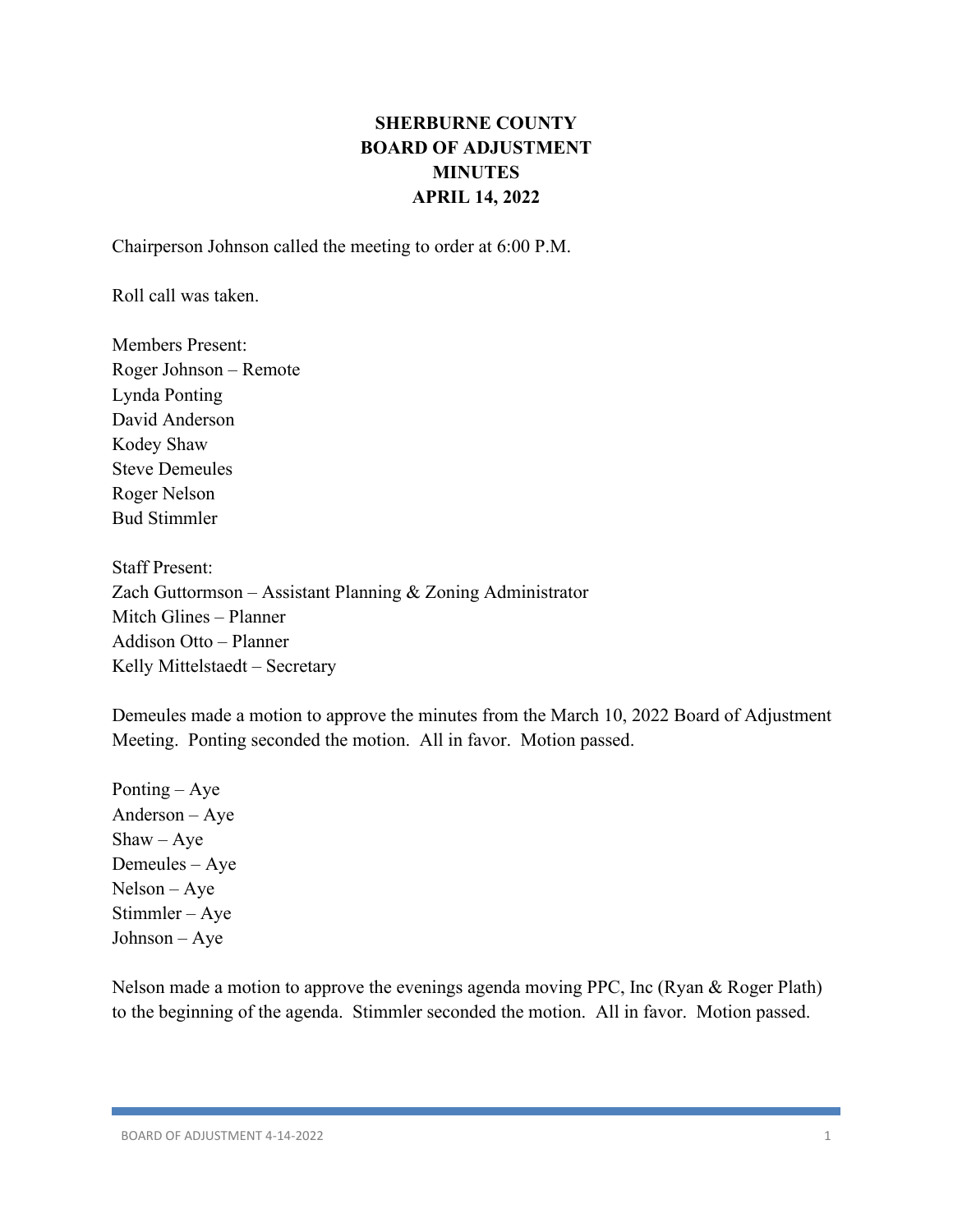Ponting – Aye Anderson – Aye  $Shaw - Aye$ Demeules – Aye Nelson – Aye Stimmler – Aye Johnson – Aye

Johnson informed everyone the meeting would be audio-recorded.

## **6:02 P.M. PPC, INC (RYAN & ROGER PLATH) (Property Owner: CPEC**

**Exchange 40821 LLC)** Requesting an 11' variance in setback from the side property line for an addition on existing structure. Required setback from the side property line is 20'. Address: 31521 125 ½ St NW, Princeton, Mn Legal: Georgetown First Addition Lots 3&4, Block 1 Sec 9, Twp 35, Rge 26 1.38 Acres Baldwin Township Industrial District.

## **PPC, INC (RYAN & ROGER PLATH) (Property Owner: CPEC Exchange 40821 LLC)**

Requesting a 20' variance in setback from the right of way of 125 ½ St NW for an addition on existing structure. Required setback from the right of way is 67'. Address: 31521 125 ½ St NW, Princeton, Mn Legal: Georgetown First Addition Lots 3&4, Block 1 Sec 9, Twp 35, Rge 26 1.38 Acres Baldwin Township Industrial District.

Demeules read the variance requests.

Otto said there was a 1680 sq ft portion of the building that will be torn down. That area will be replaced with a 2760 sq ft addition. There will be no further encroachment with the additions.

Ryan Plath, 31521 125 ½ St NW, Princeton, Mn was present.

Mr. Plath stated both of these variances were approved for an addition they did 2 years ago.

Demeules asked if anyone in the audience had any comments or questions. No one did. Demeules closed the public hearing.

Otto read an email she received from Anthony Flander, 31540 125 ½ St NW, Princeton, Mn. He stated there has been a history of fires at the business. There is no water retention on the property. The parking lot is busting up because of frost. Semi-trucks struggle to get backed up to the dock. Trucks block the roadway when docked. There is no room for snow removal storage. They push the snow across the road which is a violation of Mn Statute.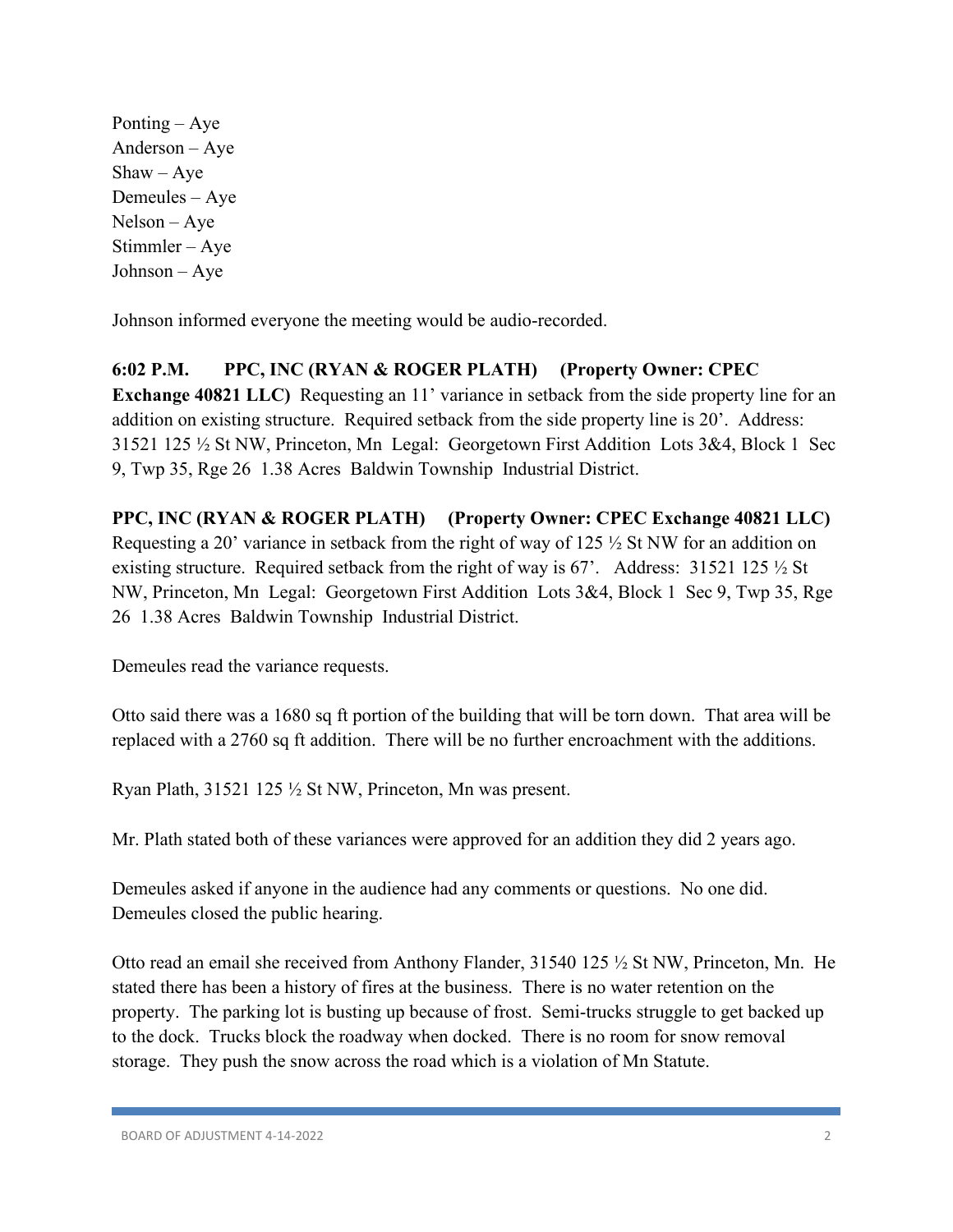Otto said staff looked at the stormwater and no additional impervious surface would be added to the property.

Glines said a few years ago when Mr. Plath got variances he worked with an engineer, and they determined there was adequate enough green space to retain any stormwater on site. Glines did a site visit recently and it still looked like it did 2 years ago.

Otto said the addition will not go any closer to the right of way of the road and the addition is not going in the area of the loading docks. She said the Mn Statute Mr. Flander is referring to talks about snow being pushed into the roadway. In this case snow is being pushed into the right of way not being left in the road.

Demeules asked if zoning had received any complaints with the property.

Otto said not to her knowledge.

Mr. Plath said he bought the building in 2016. He said there was a fire when the previous owner had the property. They do plan to fix some of the water issues they do have. A 53' truck might stick out about 2' in the road. Mr. Flander is searching for things to complain about. He lives in a camper on an industrial lot. Everyone on the road pushes their snow across the road into the ditch.

Otto said that Baldwin Township recommended approval of both variances.

Ponting said the road is narrow.

Nelson said because the dock area is existing and there won't be a new dock it doesn't really pertain. It is an industrial area.

Johnson asked if the trucks park in the roadway overnight.

Mr. Plath said they do not allow overnight parking on the property. Most trucks park at Walmart overnight or the park and ride.

Nelson motioned and Ponting seconded the motion to approve the 11' variance in setback from the side property line for an addition on existing structure with the following conditions and "Findings of Fact":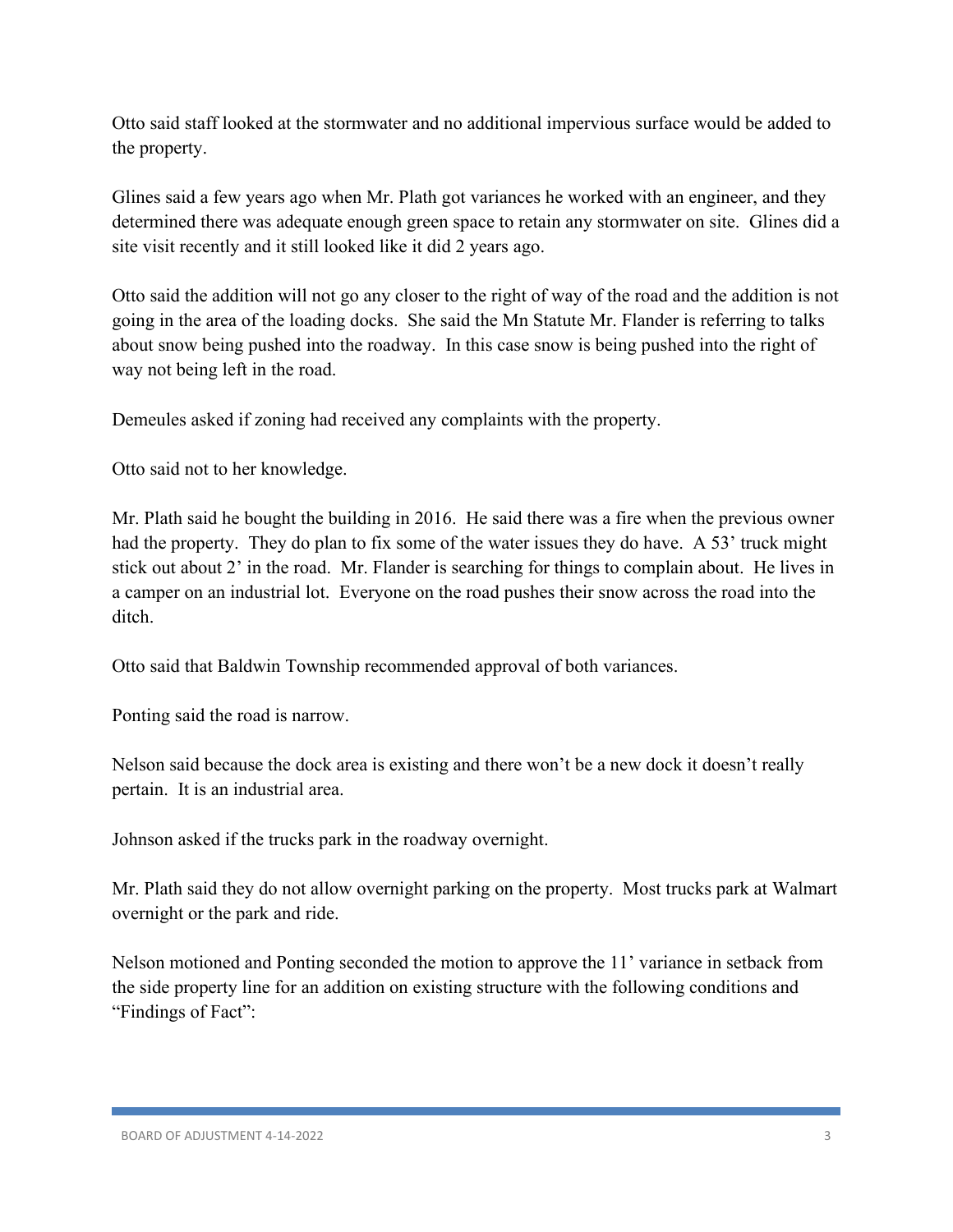#### **Conditions:**

- 1. Prior to construction, a building permit must be obtained.
- 2. The variance is only valid if acted upon by the applicant within one (1) year of approval.

- 1. Granting the variance will not be in conflict with the comprehensive plan. Yes  $(X)$  No  $( )$ This is an industrial area.
- 2. Exceptional or extraordinary circumstances apply to the property which do not apply generally to other properties in the same district, and result from lot size or shape, topography, or other circumstances over which the owners of property since enactment of the relevant Ordinance have had no control. Yes  $(X)$  No () It's a fairly big building for a smaller lot.
- 3. The literal interpretation of the provisions of this Ordinance would deprive the applicant of rights commonly enjoyed by other properties in the same district under the terms of this Ordinance. Yes  $(X)$  No  $( )$  He needs room for storage. Other businesses in the area have the same need.
- 4. The exceptional or extraordinary circumstances do not result from the actions of the current or previous owner(s) under the current Ordinance or State Law. Yes  $(X)$  No  $( )$ Its just an expansion of a business that's been there.
- 5. The variance requested is the minimum variance which would alleviate the practical difficulty. Yes  $(X)$  No  $( )$  The variance is actually the same as the rest of the building. It is not going any farther or closer.
- 6. The variance, if granted, will not alter the essential character of the locality and there would be no significant effect on the surrounding properties. Yes  $(X)$  No  $( )$  There's several businesses around that area.
- 7. Adequate sewage treatment systems can be provided if the variance is granted. Yes  $(X)$ No ( ) He upgraded a year ago.
- 8. Granting the variance will not result in the parking or loading of vehicles on public streets in such a manner as to interfere with the free flow of traffic of the streets because the driveway is inadequate length or width. Yes  $(X)$  No  $($ ) The new addition will not have any loading dock or be a problem or create any parking issues.
- 9. If a shoreland variance, it will not be a greater height or lesser shoreline setback than what is typical for the area immediately surrounding the development site. Yes () No ()  $N/A$
- 10. The variance will not increase loss of sunlight, views or privacy of the neighboring properties of the residence were built according to the applicable regulation and height of structure. Yes  $(X)$  No  $( )$  There are other buildings in the area the same height and density.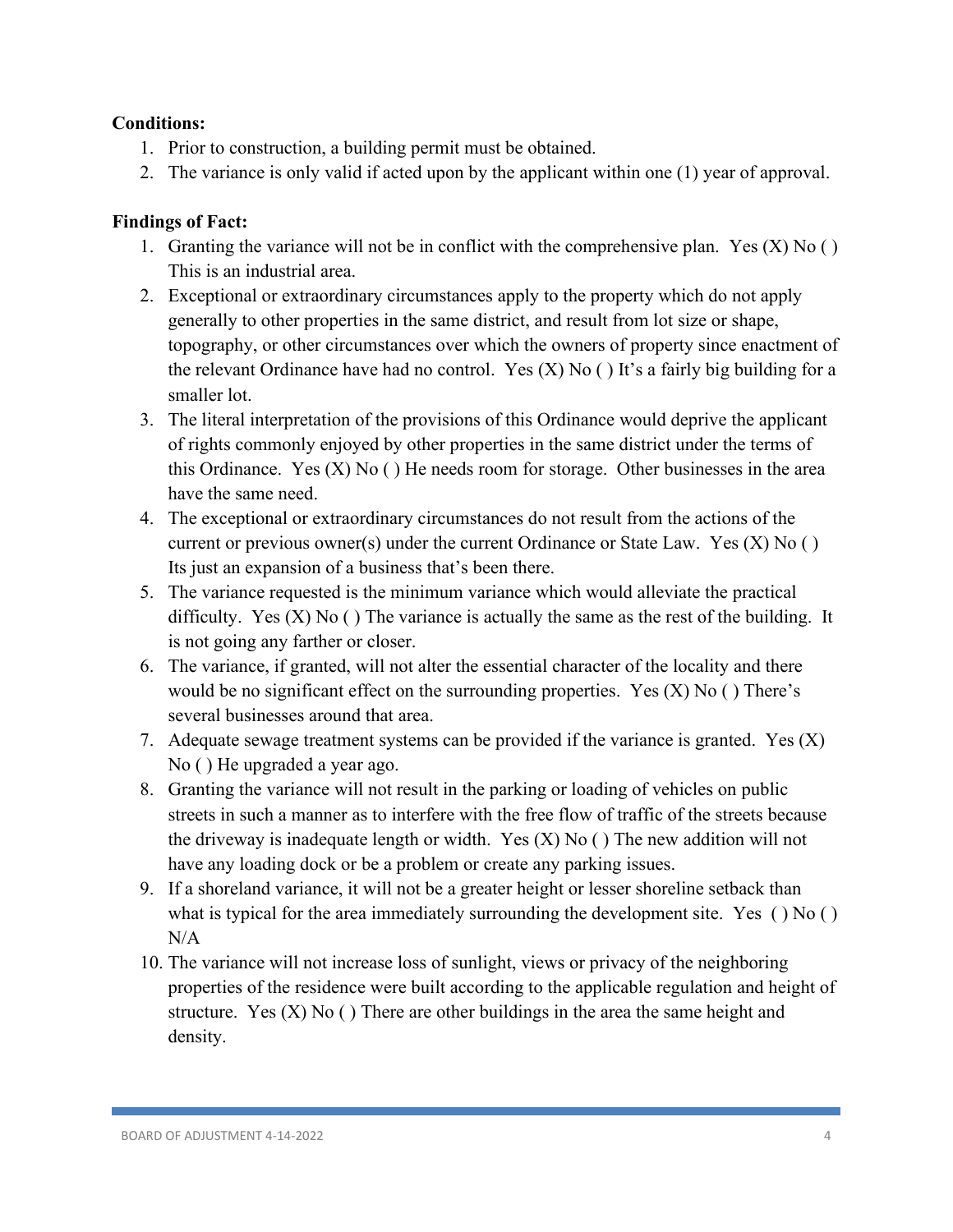11. Economic considerations or circumstances shall not be considered so long as a reasonable use of the property exists under the terms of the Ordinance. Yes  $(X)$  No  $( )$  He needs storage and whatever it costs it costs.

All in favor. Motion to approve passed.

Ponting – Aye Anderson – Aye Shaw - Aye Demeules – Aye Nelson – Aye Stimmler – Aye Johnson – Aye

Nelson motioned and Stimmler seconded the motion to approve the 20' variance in setback from the right of way of 125  $\frac{1}{2}$  St NW for an addition on existing structure with the following conditions and "Findings of Fact":

## **Conditions:**

- 1. Prior to construction, a building permit must be obtained.
- 2. The variance is only valid if acted upon by the applicant within one (1) year of approval.

- 1. Granting the variance will not be in conflict with the comprehensive plan. Yes  $(X)$  No  $( )$ This is an industrial area.
- 2. Exceptional or extraordinary circumstances apply to the property which do not apply generally to other properties in the same district, and result from lot size or shape, topography, or other circumstances over which the owners or property since enactment if the relevant Ordinance have had no control. Yes  $(X)$  No  $( )$  It's a fairly big building for a smaller lot.
- 3. The literal interpretation of the provisions of this Ordinance would deprive the applicant of rights commonly enjoyed by other properties in the same district under the terms of this Ordinance. Yes  $(X)$  No  $( )$  He needs room for storage. Other businesses in the area have the same need.
- 4. The exceptional or extraordinary circumstances do not result from the actions of the current or previous owner(s) under the current Ordinance or State Law. Yes (X) No ( ) Its just an expansion of a business that's been there.
- 5. The variance requested is the minimum variance which would alleviate the practical difficulty. Yes  $(X)$  No  $( )$  The variance is actually the same as the rest of the building. It is not going any farther or closer.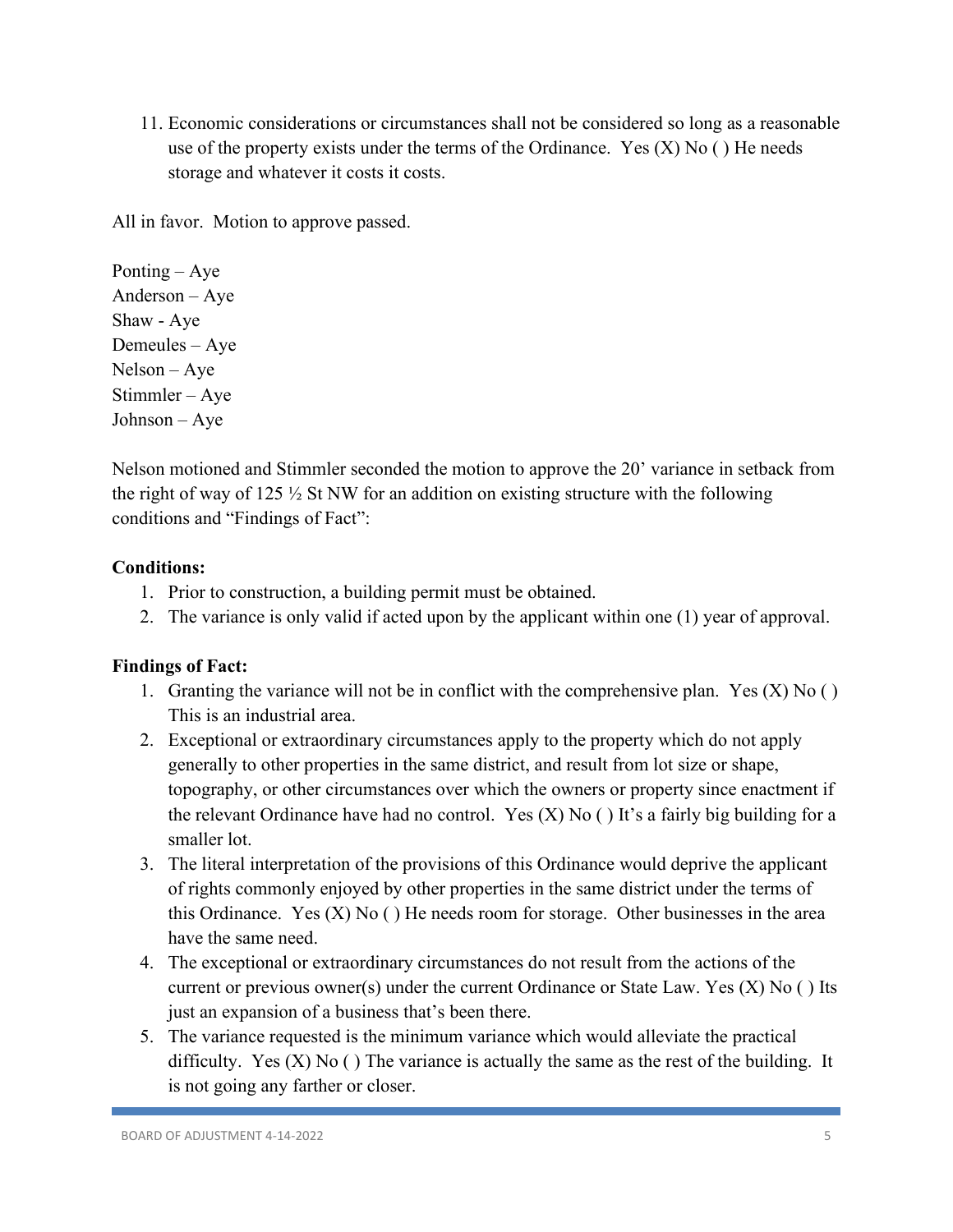- 6. The variance, if granted, will not alter the essential character of the locality and there would be no significant effect on the surrounding properties. Yes  $(X)$  No () There's several businesses around that area.
- 7. Adequate sewage treatment systems can be provided if the variance is granted. Yes  $(X)$ No ( ) He upgraded a year ago.
- 8. Granting the variance will not result in the parking or loading of vehicles on public streets in such a manner as to interfere with the free flow of traffic of the streets because the driveway is inadequate length or width. Yes  $(X)$  No  $($ ) The new addition will not have any loading dock or be a problem or create any parking issues.
- 9. If a shoreland variance, it will not be a greater height or lesser shoreline setback than what is typical for the area immediately surrounding the development site. Yes () No ()  $N/A$
- 10. The variance will not increase loss of sunlight, views or privacy of the neighboring properties of the residence were built according to the applicable regulation and height of structure. Yes  $(X)$  No  $( )$  There are other buildings in the area the same height and density.
- 11. Economic considerations or circumstances shall not be considered so long as a reasonable use of the property exists under the terms of the Ordinance. Yes  $(X)$  No  $( )$  He needs storage and whatever it costs it costs.

Ponting – Aye Anderson – Aye  $Shaw - Aye$ Demeules – Aye Nelson – Aye Stimmler – Aye Johnson – Aye

#### **6:21 P.M. DISTINCTIVE DOOR DESIGNS: (Property Owner: RJMC Properties,**

**LLC)** Requesting a 15' variance in setback from an existing building for a septic system upgrade. Required setback from a building is 20'. Address: 32010 126<sup>th</sup> St NW, Princeton, Mn Legal: Buenaventura Vista 2<sup>nd</sup> Addition S 95' of Lot 2 & All Lot 3, Block 2 Except The W 10' of Lot 3 & W 10' of S 95' of Lot 2, Block 2 Sec 4, Twp 35, Rge 26 2.87 Acres Baldwin Township Industrial District.

Demeules read the variance request.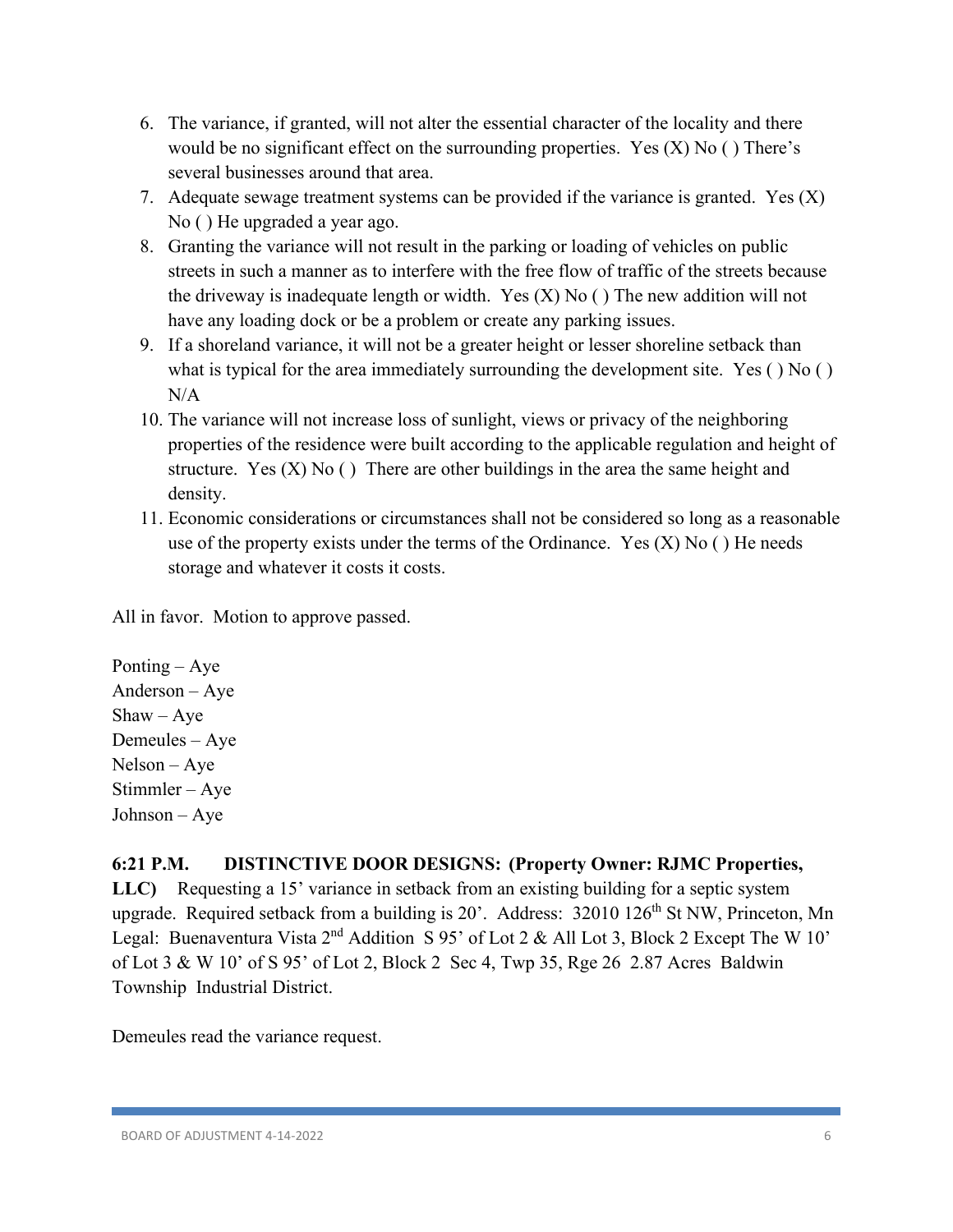Glines explained the septic tanks did pass compliance and they are just upgrading the drainfield. They will be replacing in the same location so it will be a type 3 septic system. This is the only grass area on the property for a septic system.

Rick Buyens, 32010 126<sup>th</sup> ST NW, Princeton, Mn was present.

Mr. Buyens explained he bought the business 4 years ago and the building about 1 year ago. Because of the purchase of the building the septic needed to be inspected. The system does not have the proper separation from the water table.

Glines said the property is in the Princeton Well Head Protection Area.

Demeules asked if it would be a mound system.

Glines said it would be elevated somewhat. It will be located by the parking area so they will need to put something around the drainfield so there isn't the chance anyone drives over the drainfield.

Demeules asked if anyone in the audience had any comments or questions. No one did. Demeules closed the public hearing.

Ponting motioned and Nelson seconded the motion to approve the 15' variance in setback from an existing building for a septic system upgrade with the following conditions and "Findings of Fact":

#### **Conditions:**

- 1. Prior to installation, a septic permit must be obtained from the County.
- 2. The variance is only valid if acted upon by the applicant within one (1) year of approval.

- 1. Granting the variance will not be in conflict with the comprehensive plan. Yes  $(X)$  No  $( )$ This is an industrial area and its an industrial use site.
- 2. Exceptional or extraordinary circumstances apply to the property which do not apply generally to other properties in the same district, and result from lot size or shape, topography, or other circumstances over which the owners of property since enactment of the relevant Ordinance have had no control. Yes  $(X)$  No  $($ ) This has been an existing industrial for a while and there's no other place for this septic upgrade.
- 3. The literal interpretation of the provisions of this Ordinance would deprive the applicant of rights commonly enjoyed by other properties in the same district under the terms of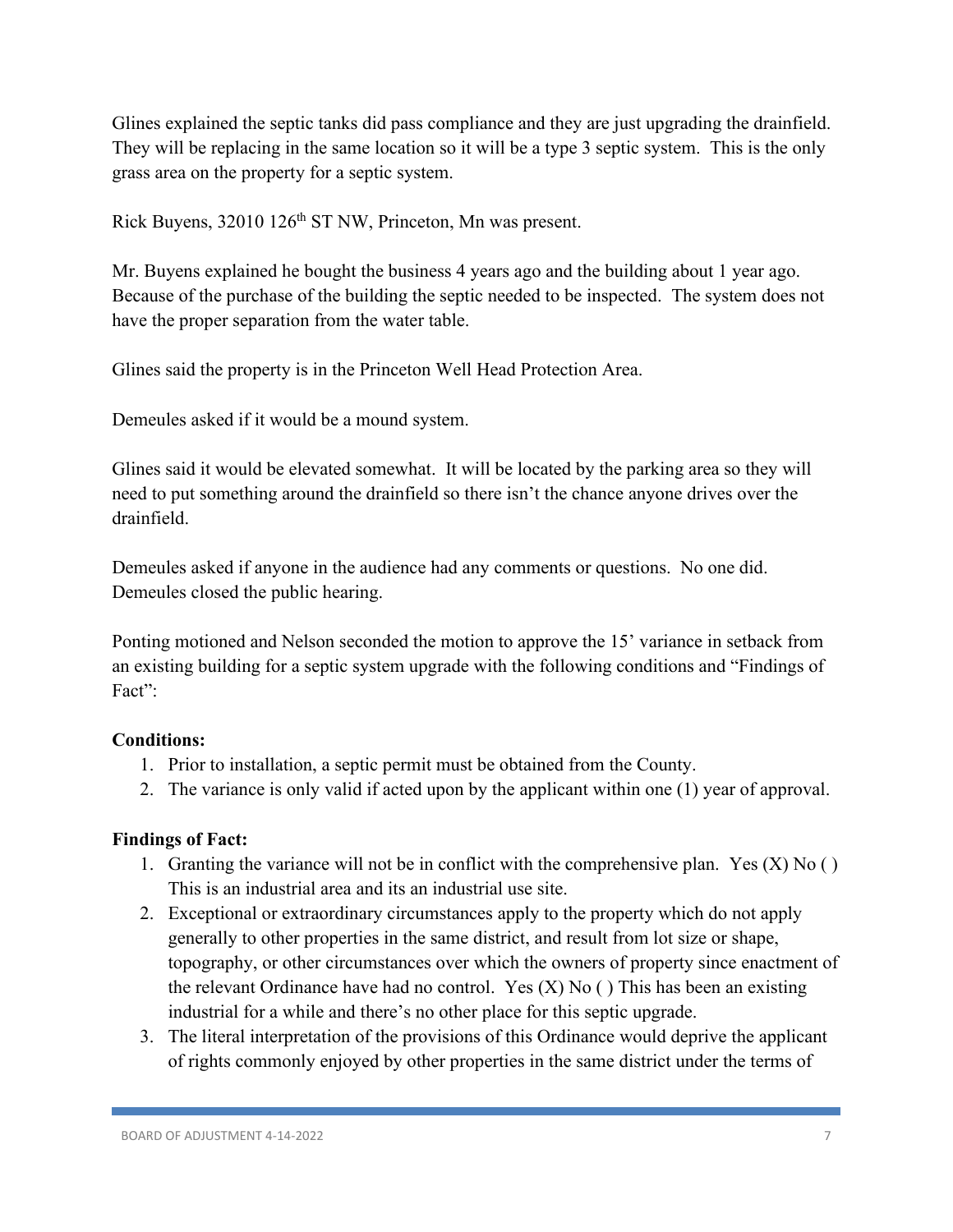this Ordinance. Yes  $(X)$  No  $( )$  This is for industrial use and it's all industrial around there.

- 4. The exceptional or extraordinary circumstances do not result from the actions of the current or previous owner(s) under the current Ordinance or State Law. Yes  $(X)$  No  $( )$ He recently purchased it and that required the septic upgrade and it's an existing system.
- 5. The variance requested is the minimum variance which would alleviate the practical difficulty. Yes  $(X)$  No  $( )$  This is the only spot for the septic drainfield to get placed.
- 6. The variance, if granted, will not alter the essential character of the locality and there would be no significant effect on the surrounding properties. Yes  $(X)$  No  $( )$  It's underground. It's a septic.
- 7. Adequate sewage treatment systems can be provided if the variance is granted. Yes  $(X)$ No ( ) That's what the purpose is for.
- 8. Granting the variance will not result in the parking or loading of vehicles on public streets in such a manner as to interfere with the free flow of traffic of the streets because the driveway is inadequate length or width. Yes ( $)$  No ( $)$  N/A – This is not part of the parking area. It will be protected from parking.
- 9. If a shoreland variance, it will not be a greater height or lesser shoreline setback than what is typical for the area immediately surrounding the development site. Yes ( ) No ( ) N/A
- 10. The variance will not increase loss of sunlight, views or privacy of the neighboring properties of the residence were built according to the applicable regulation and height of structure. Yes  $(X)$  No  $( )$  This is a septic. It's underground.
- 11. Economic considerations or circumstances shall not be considered so long as a reasonable use of the property exists under the terms of the Ordinance. Yes  $(X)$  No  $($   $)$  The business needs a functioning approved septic system.

All in favor. Motion to approve passed.

Ponting – Aye Anderson – Aye  $Shaw - Aye$ Demeules – Aye Nelson – Aye Stimmler – Aye Johnson – Aye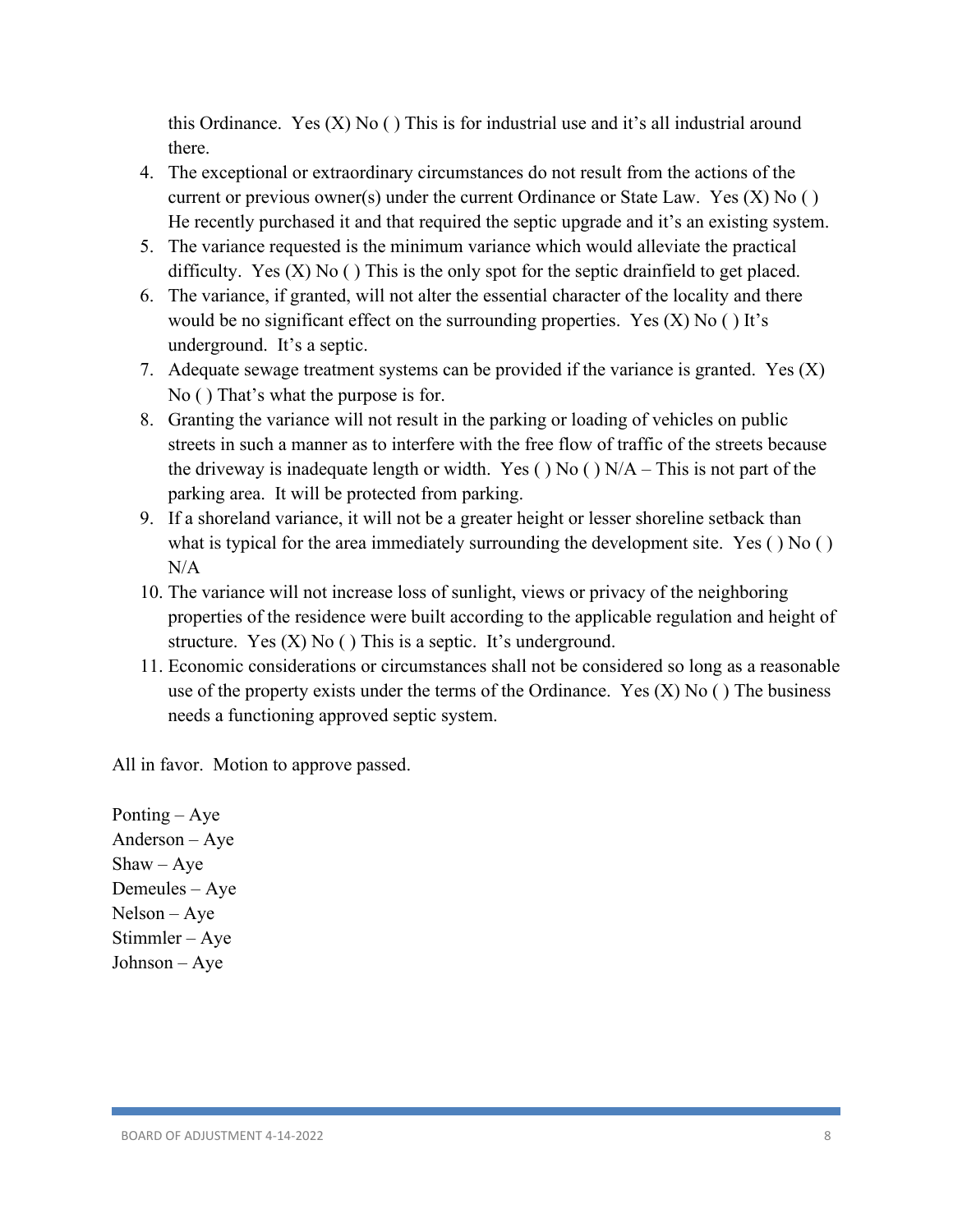**6:30 P.M. MICHAEL DUBOIS:** Requesting a 70' variance in setback from the OHWL of Sandy Lake for an addition on existing house. Required setback from the OHWL of a Recreational Development Lake is 100'. Address: 28509 100<sup>th</sup> St NW, Zimmerman, Mn Legal: Pt of Govt Lot 1 Des as Beg at SW Cor of Road . . . (full legal on file) Sec 25, Twp 35, Rge 26 .60 Acres Baldwin Township General Rural District and within the Recreational Development Lakeshore District of Sandy Lake.

Demeules read the variance request.

Otto said the house was built in 2009. They were able to use the line-up rule with the houses on either side of them. When the applicant contacted staff about the addition they suggested he get another survey because looking at the aerial photo of the house location and the lake it seemed like something wasn't adding up. When the new survey was done it was determined the survey from 2009 had the OHWL incorrectly located and it's really much closer to the house. The house is actually 30' from the OHWL. The OHWL is an elevation from the DNR and that doesn't change.

Michael Dubois, 28509 100<sup>th</sup> St NW, Zimmerman, Mn was present.

Mr. Dubois said he has worked with staff on the impervious and there has been a lot of survey work done on the property. The addition will be going away from the water. He has agreed to all the impervious terms.

Otto explained she has been working with the applicant on the impervious surface. The garage doors on the detached garage are currently on the east side those will be made non-functional to drive a car through and the garage doors will be on the north side. That makes the driveway shorter. He will also remove a shed that's on the property and a portion of a gravel pad.

Demeules mentioned that with the impervious surface additional variances would be hard to get in the future.

Johnson said the house is becoming a 7-bedroom with 7-bathroom house and wondered if the septic was designed for a 7-bedroom house.

Otto thought the current system was sized for a 5-bedroom house. Per Mn Rule 7080 when someone is proposing an expansion on a dwelling that is adding bedrooms staff cannot require them to upgrade the system however it is strongly recommended.

Johnson said when he was looking at the as-built drawing of the septic it looks like only 1/3 of the drainfield is connected to the house.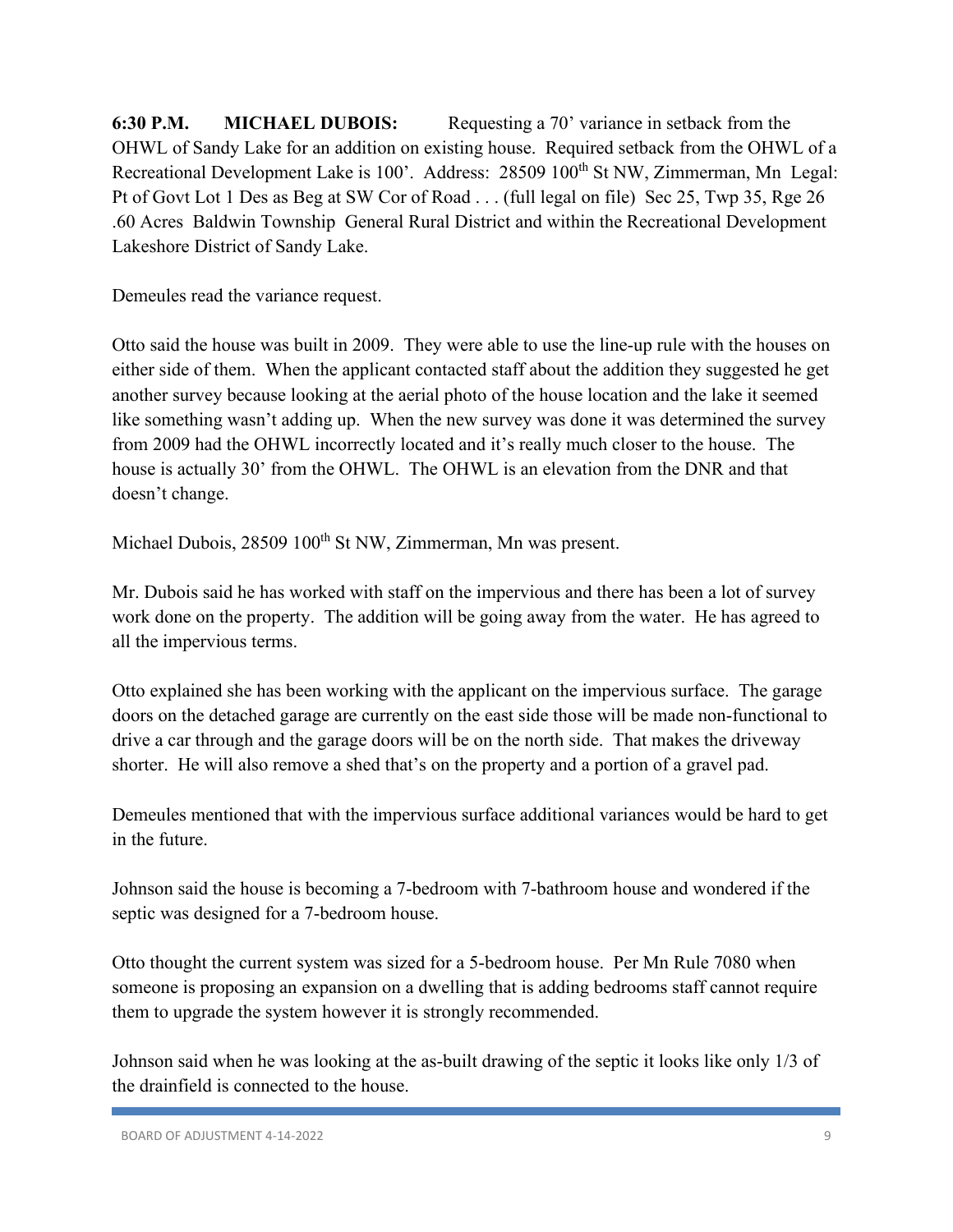Otto explained 3 properties have an easement on the property for the drainfield. The other 2 drainfields are servicing the properties to the north.

Shaw asked if he had more room to expand the drainfield if he needed it.

Mr. Dubois said the adjacent owner owns 5 acres.

Shaw thought they could possibly use the southwest corner of the lot for additional drainfield space if needed.

Guttormson thought that area could be wetlands.

Ponting asked the applicant if he was going to have the SWCD design something for the stormwater and French drains.

Mr. Dubois said he was happy to hear they would help him with the design.

Johnson asked the applicant if he was living in the house now.

Mr. Dubois said this was his  $2<sup>nd</sup>$  home.

Demeules asked if anyone in the audience had any comments or questions. No one did. Demeules closed the public hearing.

Nelson motioned and Stimmler seconded the motion to approve the 70' variance in setback from the OHWL of Sandy Lake for an addition on existing house with the following conditions and "Findings of Fact":

#### **Conditions:**

- 1. Prior to construction, a building permit must be obtained.
- 2. Prior to the issuance of a building permit, the 485 sq. ft. of impervious surface proposed to be removed must be removed from the property, and the ground underneath tilled to a depth of 6 inches, black dirt brought in if needed, and the soil either seeded or sodded.
- 3. Prior to the issuance of a building permit, the garage doors located on the east side of the detached garage must be rendered unusable as doors, and any driveway area in from of them tilled to a depth of 6 inches, black dirt brought in if needed, and the soil either seeded or sodded.
- 4. Prior to construction, a shoreland alteration permit must be obtained.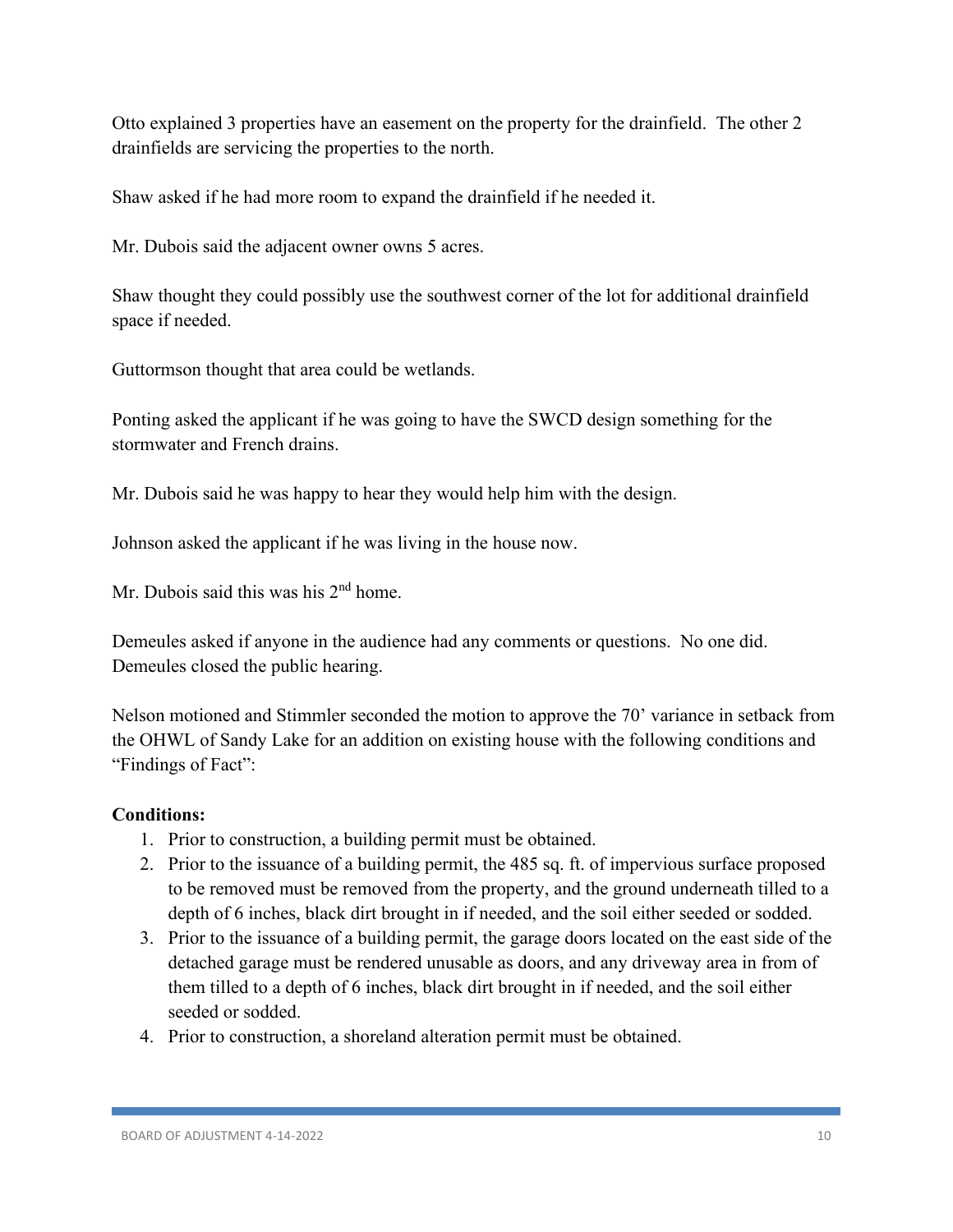- 5. Erosion control must be installed between the house and the lake to eliminate stormwater runoff and sedimentation during the construction process and must remain in place until vegetation has been established.
- 6. The proposed French drains and perforated drain tile must be installed prior to the issuance of a certificate of occupancy for the residence.
- 7. The variance is only valid if acted upon by the applicant within one (1) year of approval.

- 1. Granting the variance will not be in conflict with the comprehensive plan. Yes  $(X)$  No  $( )$ He has worked diligently to get under the 25% impervious.
- 2. Exceptional or extraordinary circumstances apply to the property which do not apply generally to other properties in the same district, and result from lot size or shape, topography, or other circumstances over which the owners of property since enactment of the relevant Ordinance have had no control. Yes  $(X)$  No  $( )$  It's a fairly small lot.
- 3. The literal interpretation of the provisions of this Ordinance would deprive the applicant of rights commonly enjoyed by other properties in the same district under the terms of this Ordinance. Yes  $(X)$  No  $( )$  He just wants to have more living space.
- 4. The exceptional or extraordinary circumstances do not result from the actions of the current or previous owner(s) under the current Ordinance or State Law. Yes  $(X)$  No  $( )$  I believe it was an error in the surveying previously.
- 5. The variance requested is the minimum variance which would alleviate the practical difficulty. Yes  $(X)$  No  $( )$  The addition is actually farther away from the lake than the house.
- 6. The variance, if granted, will not alter the essential character of the locality and there would be no significant effect on the surrounding properties. Yes  $(X)$  No () There's several houses along the lakeshore.
- 7. Adequate sewage treatment systems can be provided if the variance is granted. Yes  $(X)$ No ( ) Staff has looked at it and it's in compliance.
- 8. Granting the variance will not result in the parking or loading of vehicles on public streets in such a manner as to interfere with the free flow of traffic of the streets because the driveway is inadequate length or width. Yes  $(X)$  No  $($   $)$  The property is at the end of the road.
- 9. If a shoreland variance, it will not be a greater height or lesser shoreline setback than what is typical for the area immediately surrounding the development site. Yes  $(X)$  No  $($ ) It's just an addition onto the house.
- 10. The variance will not increase loss of sunlight, views or privacy of the neighboring properties of the residence were built according to the applicable regulation and height of structure. Yes  $(X)$  No  $( )$  It's far enough away from the other houses to not shade them.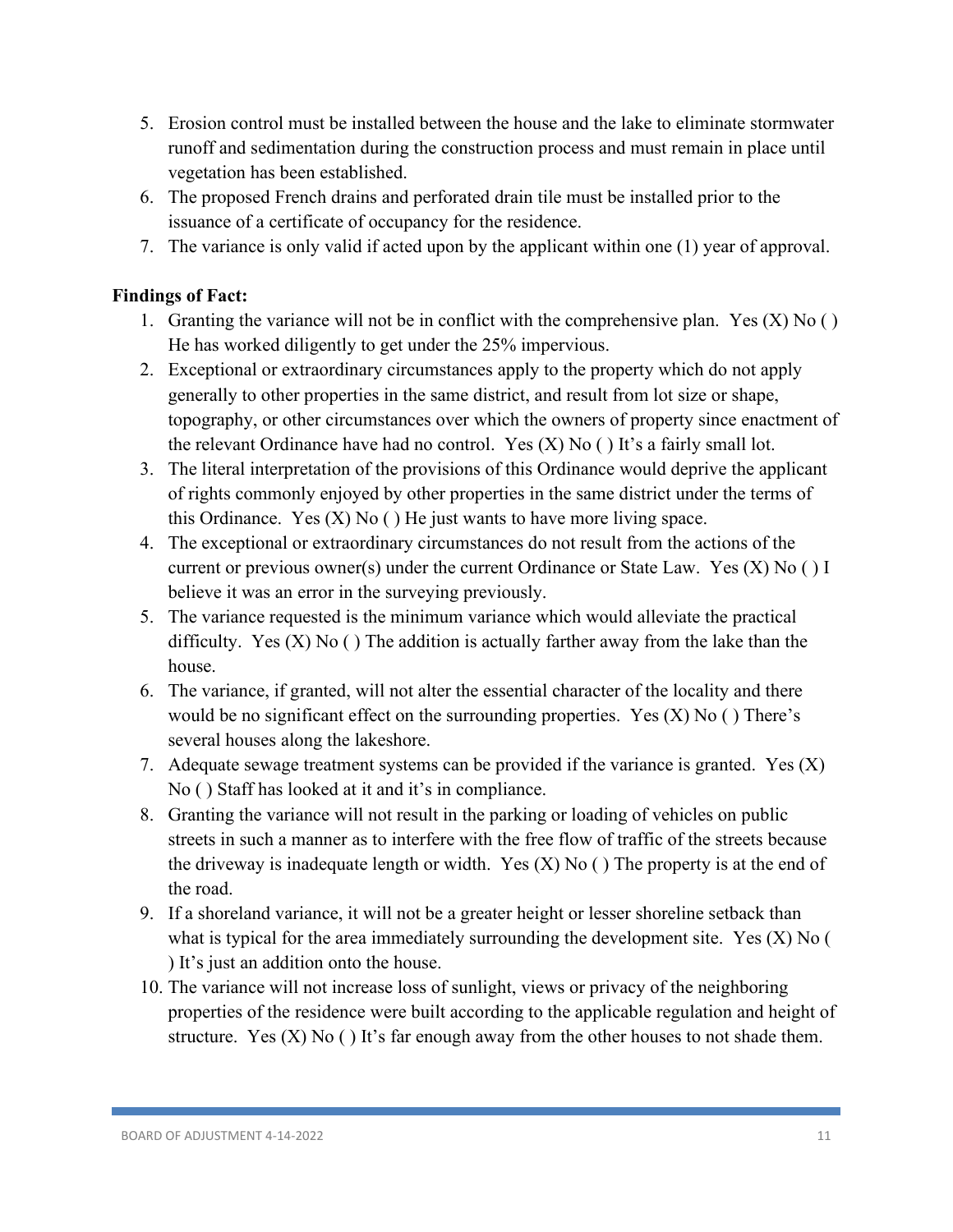11. Economic considerations or circumstances shall not be considered so long as a reasonable use of the property exists under the terms of the Ordinance. Yes  $(X)$  No  $( )$  It's a reasonable use to have an addition on their house and the cost is not included in this.

All in favor. Motion to approve passed.

Ponting – Aye Anderson – Aye  $Shaw - Aye$ Demeules – Aye Nelson – Aye Stimmler – Aye Johnson - Aye

**6:51 P.M. JULIA ESPE:** Requesting a variance to the Shoreland Ordinance Section 14, Subdivision 5.5B1 which states "Impervious surface coverage of lots must not exceed 25 percent of the lot (For example: driveways, structures, sidewalks, and patios) area. Address: 7023 41st Ave SE, Clear Lake, Mn Legal: Scenic View Lot 15 Sec 4, Twp 34, Rge 30 .39 Acres Clear Lake Township Agricultural District and within the Recreational Development Lakeshore District of Long Lake.

**JULIA ESPE:** Requesting a 27' variance in setback from the right of way of 41<sup>st</sup> Ave SE for a 4-season porch over existing deck. Required setback from the right of way is 67'. Address: 7023 41st Ave SE, Clear Lake, Mn Legal: Scenic View Lot 15 Sec 4, Twp 34, Rge 30 .39 Acres Clear Lake Township Agricultural District and within the Recreational Development Lakeshore District of Long Lake.

**JULIA ESPE:** Requesting a 6' variance in setback from the existing septic tank for a 4season porch over existing deck. Required setback from the septic tank is 10'. Address: 7023 41st Ave SE, Clear Lake, Mn Legal: Scenic View Lot 15 Sec 4, Twp 34, Rge 30 .39 Acres Clear Lake Township Agricultural District and within the Recreational Development Lakeshore District of Long Lake.

Demeules read the variance requests.

Otto explained Clear Lake Township did give a comment regarding the impervious surface. They would like to see the storage shed on the property removed. They thought moving the septic would do more harm than good. They were fine with the road variance because it's not going any closer than the existing.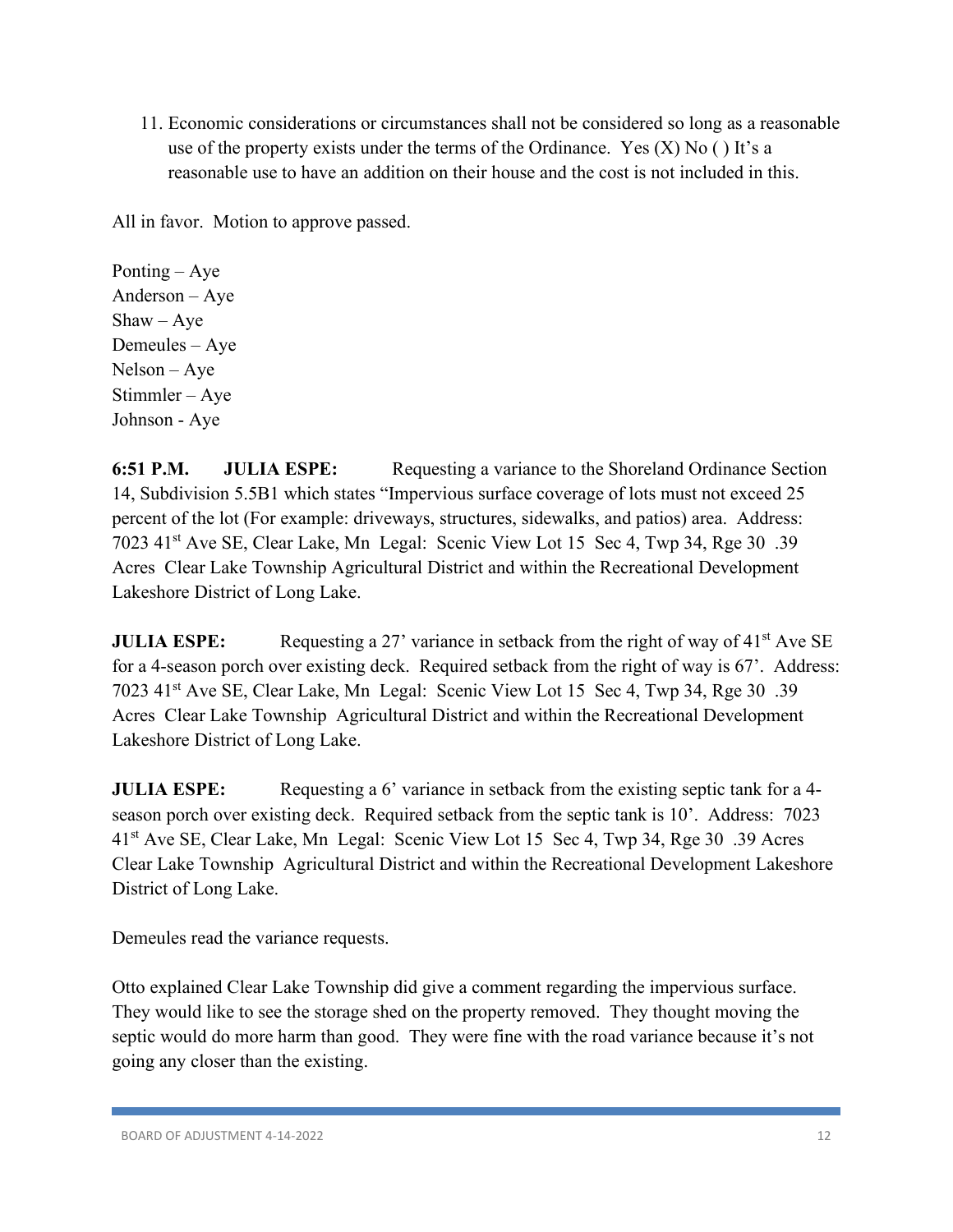Otto said there is currently a deck on the lake side of the house. The applicant is proposing to enclose 10'x20' of that deck. Underneath they would be enclosing it for additional storage. They will remove the storage shed on site and put the items under the deck. The storage shed is 100 sq ft. The impervious will go from 27.24% to 26.63%. They plan to install gutters to divert rainwater away from the lake. The septic was in place first and then the deck was added. The deck could encroach in the 10' setback to the tank because the deck was not considered living quarters. Now they are enclosing the deck so it would need to meet the setback or get a variance.

Julia Espe, 7023 41st Ave SE, Clear Lake, Mn was present.

Ms. Espe said nothing has changed with the variances for the setback. She did contact the company that installed the tank and they said they could replace a tank in that same location.

Otto said the county did receive written comment from the septic installer stating he would be able to replace the system in the same area if need be.

Johnson asked if there were comments in the variance from 2017 about if there could or could not be variances in the future on the property.

Otto said the only conditions from 2017 was about the impervious surface and the applicant will be under the required impervious numbers from 2017. The other condition was about installing gutters on the addition.

Ponting said the impervious surface will still be over 25%.

Shaw asked if the county saw permeable driveways or sidewalks as not impervious surface coverage.

Otto said in Sherburne County those things are still considered 100% impervious surface because over time if the area are not kept up, they will eventually fill with silt and sand and become impervious.

Ponting asked what impervious surface they would need to remove to get under the 25% impervious.

Guttormson said approximately 266 sq ft.

Demeules reminded everyone they were still going to be under the impervious surface number that was established in 2017.

BOARD OF ADJUSTMENT 4-14-2022 13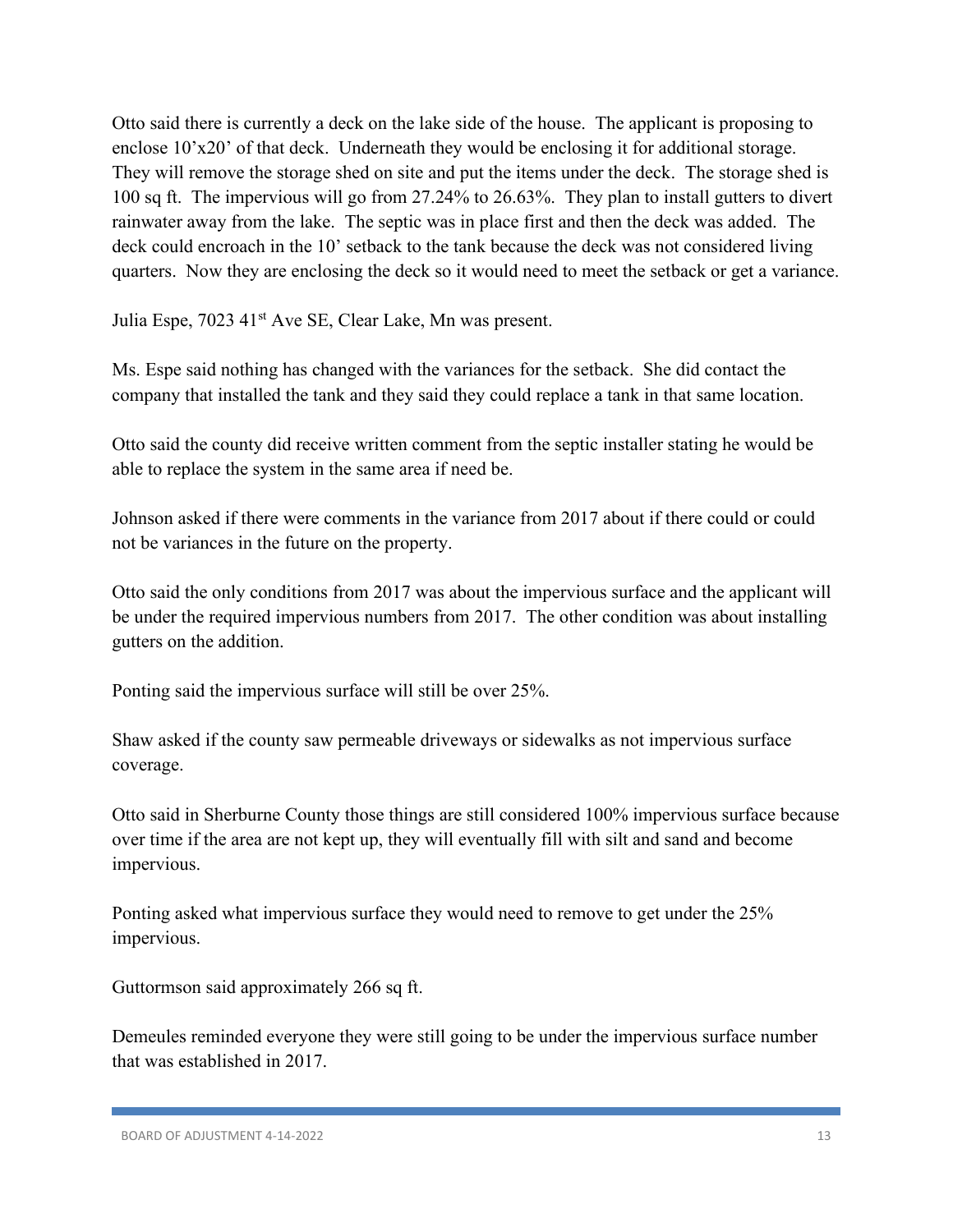Glines said when the added the garage in 2017 they didn't add additional impervious because they added the garage over the existing driveway.

Ponting asked if there could be a condition that no other variances be allowed on the property.

Nelson said last month Waytashek said that can't be done. If someone wants to apply for a variance the board needs to look at it.

Demeules asked if anyone in the audience had any comments or questions. No one did. Demeules closed the public hearing.

Stimmler motioned and Shaw seconded the motion to approve the variance to the Shoreland Ordinance Section 14, Subdivision 5.5B1 – Impervious Surface with the following conditions and "Findings of Fact":

# **Conditions:**

- 1. Prior to construction, a building permit must be obtained from the County.
- 2. Prior to the issuance of a building permit, the 100 sq.ft. storage shed must be removed from the property, and ground underneath tilled to a depth of 6 inches, black dirt brought in if needed, and the soil either seeded or sodded.
- 3. Prior to construction, a shoreland alteration permit must be obtained from the County.
- 4. Erosion control must be installed between the house and the lake to eliminate stormwater runoff and sedimentation during the construction process and must remain in place until vegetation has been established.
- 5. The proposed gutters must be installed prior to the final building inspection.
- 6. The variance is only valid if acted upon by the applicant within one (1) year of approval.
- 7. Applicant does not exceed 26.63% of impervious surface that is being requested.

- 1. Granting the variance will not be in conflict with the comprehensive plan. Yes  $(X)$  No  $( )$ It's a residential area and adding to the house.
- 2. Exceptional or extraordinary circumstances apply to the property which do not apply generally to other properties in the same district, and result from lot size or shape, topography, or other circumstances over which the owners of property since enactment of the relevant Ordinance have had no control. Yes  $(X)$  No () There are no extraordinary circumstances. They are just adding an addition to the house on the same foundation.
- 3. The literal interpretation of the provisions of this Ordinance would deprive the applicant of rights commonly enjoyed by other properties in the same district under the terms of this Ordinance. Yes  $(X)$  No  $( )$  Again, they are just making an addition to an existing house.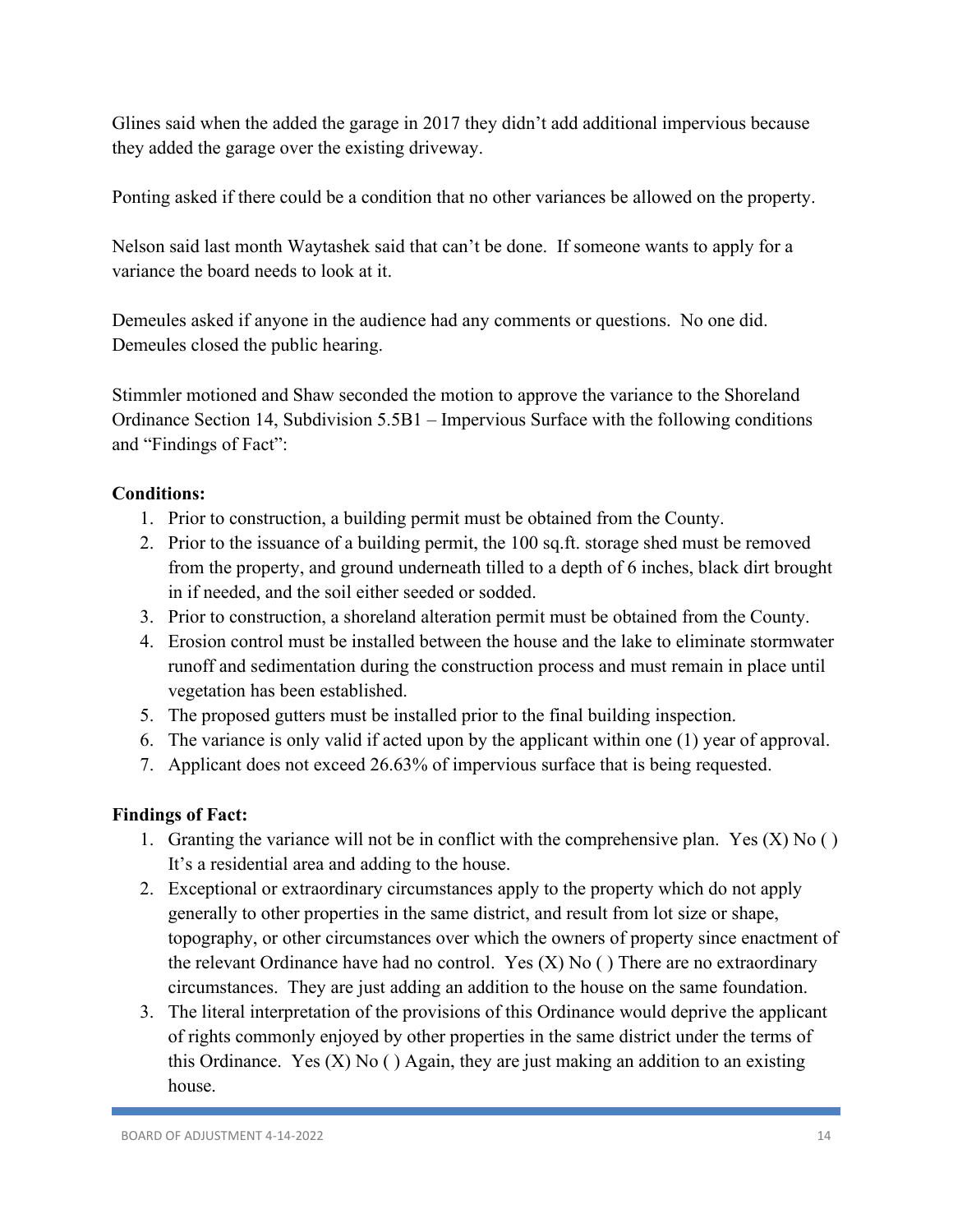- 4. The exceptional or extraordinary circumstances do not result from the actions of the current or previous owner(s) under the current Ordinance or State Law. Yes  $(X)$  No  $( )$ There are no exceptional or extraordinary circumstances from the actions of this current owner.
- 5. The variance requested is the minimum variance which would alleviate the practical difficulty. Yes  $(X)$  No () This is the minimum variance that would take care of the situation.
- 6. The variance, if granted, will not alter the essential character of the locality and there would be no significant effect on the surrounding properties. Yes  $(X)$  No  $( )$  They are putting an addition on the existing house in a residential area.
- 7. Adequate sewage treatment systems can be provided if the variance is granted. Yes  $(X)$ No ( ) The septic and the drainfield are all compliant.
- 8. Granting the variance will not result in the parking or loading of vehicles on public streets in such a manner as to interfere with the free flow of traffic of the streets because the driveway is inadequate length or width. Yes  $(X)$  No  $($ ) There will be no impact on 41st Ave SE.
- 9. If a shoreland variance, it will not be a greater height or lesser shoreline setback then what is typical for the area immediately surrounding the development site. Yes  $(X)$  No  $($ ) It's an addition to an existing house it won't be less shoreline setback.
- 10. The variance will not increase loss of sunlight, views or privacy of the neighboring properties of the residence were built according to the applicable regulation and height of structure. Yes  $(X)$  No  $( )$  There will be no loss of sunlight, views or privacy of the neighboring properties.
- 11. Economic considerations or circumstances shall not be considered so long as a reasonable use of the property exists under the terms of the Ordinance. Yes  $(X)$  No () Economic considerations shall not be considered.

Ponting – Aye Anderson – Aye  $Shaw - Aye$ Demeules – Aye Nelson – Aye Stimmler – Aye Johnson – Aye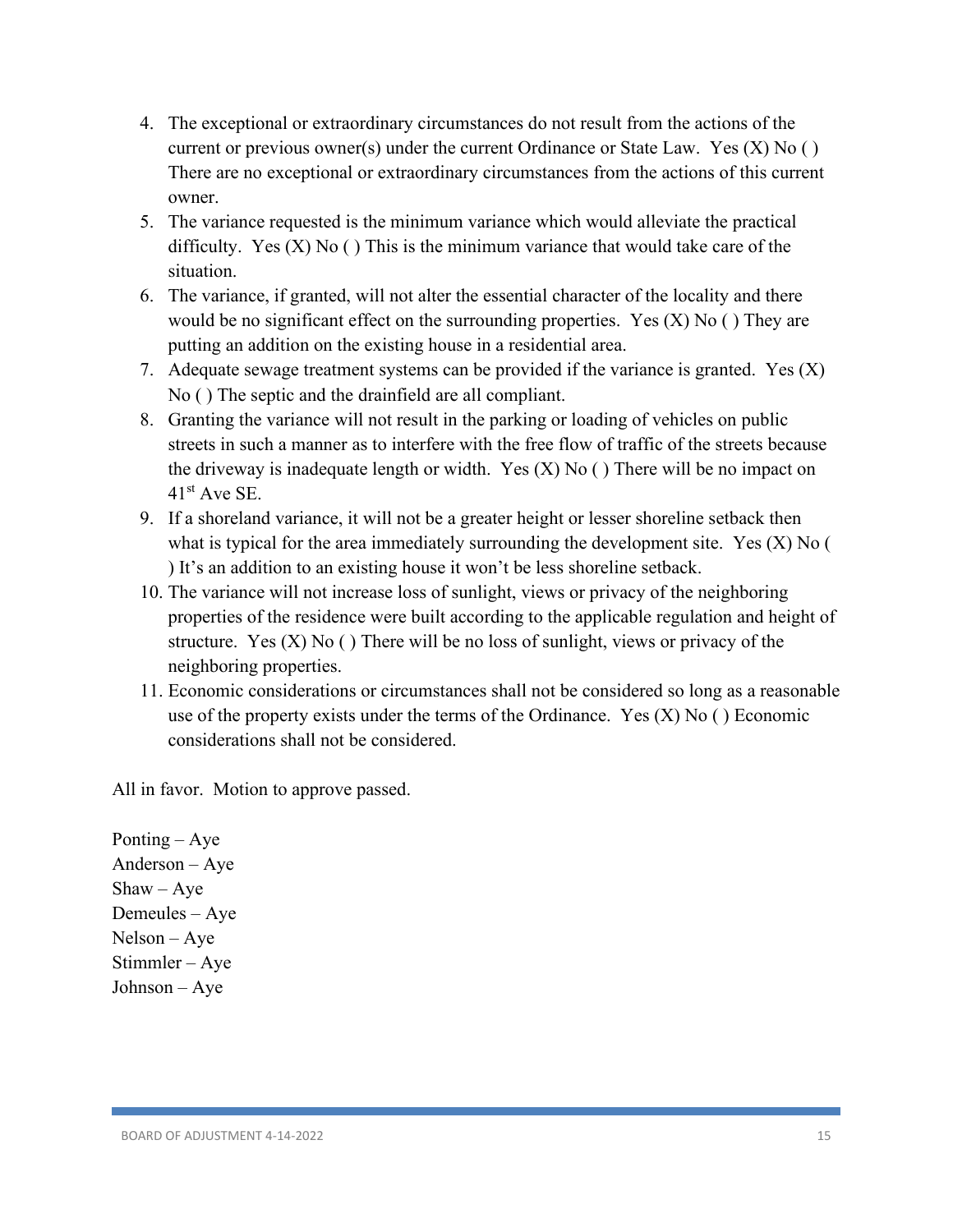Stimmler motioned and Nelson seconded the motion to approve the 27' variance in setback from the right of way of  $41<sup>st</sup>$  Ave SE for a 4-season porch over existing deck with the following conditions and "Findings of Fact":

## **Conditions:**

- 1. Prior to construction, a building permit must be obtained from the County.
- 2. Prior to the issuance of a building permit, the 100 sq. ft. storage shed must be removed from the property, and the ground underneath tilled to a depth of 6 inches, black dirt brought in if needed, and the soil either seeded or sodded.
- 3. Prior to construction, a shoreland alteration permit must be obtained from the County.
- 4. Erosion control must be installed between the house and the lake to eliminate stormwater runoff and sedimentation during the construction process and must remain in place until vegetation has been established.
- 5. The proposed gutters must be installed prior to the final building inspection.
- 6. The variance is only valid if acted upon by the applicant within one (1) year of approval.

- 1. Granting the variance will not be in conflict with the comprehensive plan. Yes  $(X)$  No  $( )$ It's a residential area and adding to the house.
- 2. Exceptional or extraordinary circumstances apply to the property which do not apply generally to other properties in the same district, and result from lot size or shape, topography, or other circumstances over which the owners of property since enactment of the relevant Ordinance have had no control. Yes  $(X)$  No () There are no extraordinary circumstances. They are just adding an addition to the house on the same foundation.
- 3. The literal interpretation of the provisions of this Ordinance would deprive the applicant of rights commonly enjoyed by other properties in the same district under the terms of this Ordinance. Yes  $(X)$  No  $($   $)$  Again, they are just making an addition to an existing house.
- 4. The exceptional or extraordinary circumstances do not result from the actions of the current or previous owner(s) under the current Ordinance or State Law. Yes  $(X)$  No  $( )$ There are no exceptional or extraordinary circumstances from the actions of this current owner.
- 5. The variance requested is the minimum variance which would alleviate the practical difficulty. Yes  $(X)$  No  $( )$  This is the minimum variance that would take care of the situation.
- 6. The variance, if granted, will not alter the essential character of the locality and there would be no significant effect on the surrounding properties. Yes  $(X)$  No () They are putting an addition on the existing house in a residential area.
- 7. Adequate sewage treatment systems can be provided if the variance is granted. Yes  $(X)$ No ( ) The septic and the drainfield are all compliant.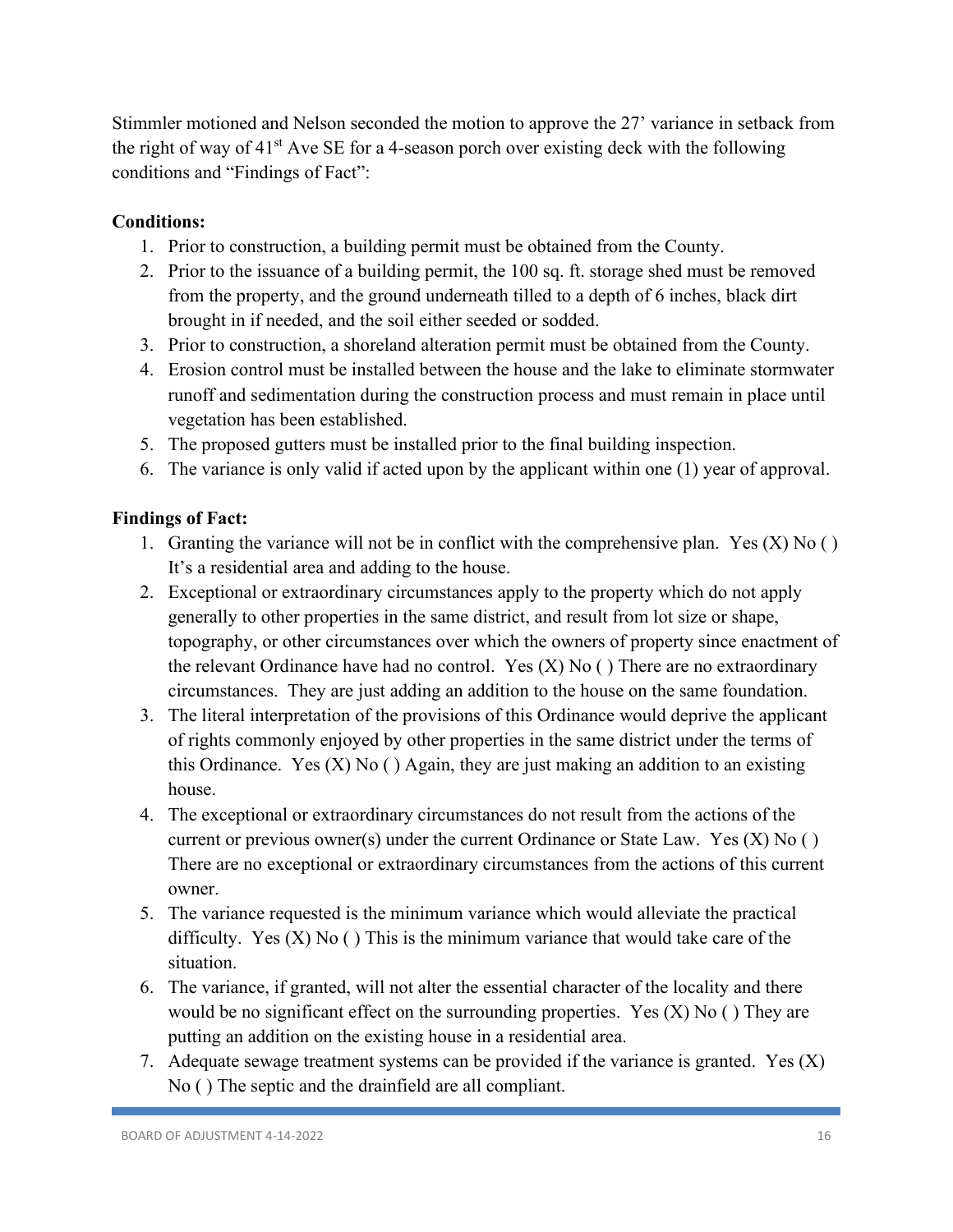- 8. Granting the variance will not result in the parking or loading of vehicles on public streets in such a manner as to interfere with the free flow of traffic of the streets because the driveway is inadequate length or width. Yes  $(X)$  No () There will be no impact on  $41<sup>st</sup>$  Ave SE.
- 9. If a shoreland variance, it will not be a greater height or lesser shoreline setback than what is typical for the area immediately surrounding the development site. Yes  $(X)$  No ( ) It's an addition to an existing house it won't be less shoreline setback.
- 10. The variance will not increase loss of sunlight, views or privacy of the neighboring properties of the residence were built according to the applicable regulation and height of structure. Yes  $(X)$  No  $( )$  There will be no loss of sunlight, views or privacy of the neighboring properties.
- 11. Economic considerations or circumstances shall not be considered so long as a reasonable use of the property exists under the terms of the Ordinance. Yes  $(X)$  No () Economic considerations shall not be considered.

Ponting – Aye Anderson – Aye  $Shaw - Aye$ Demeules – Aye Nelson – Aye Stimmler – Aye Johnson – Aye

Stimmler motioned and Ponting seconded the motion to approve the 6' variance in setback from the existing septic tank for a 4-season porch over existing deck with the following conditions and "Findings of Fact":

#### **Conditions:**

- 1. Prior to construction, a building permit must be obtained from the County.
- 2. Prior to the issuance of a building permit, the 100 sq. ft. storage shed must be removed from the property, and the ground underneath tilled to a depth of 6 inches, black dirt brought in if needed, and the soil either seeded or sodded.
- 3. Prior to construction, a shoreland alteration permit must be obtained from the County.
- 4. Erosion control must be installed between the house and the lake to eliminate stormwater runoff and sedimentation during the construction process and must remain in place until vegetation has been established.
- 5. The proposed gutters must be installed prior to the final building inspection.
- 6. The variance is only valid if acted upon by the applicant within one (1) year of approval.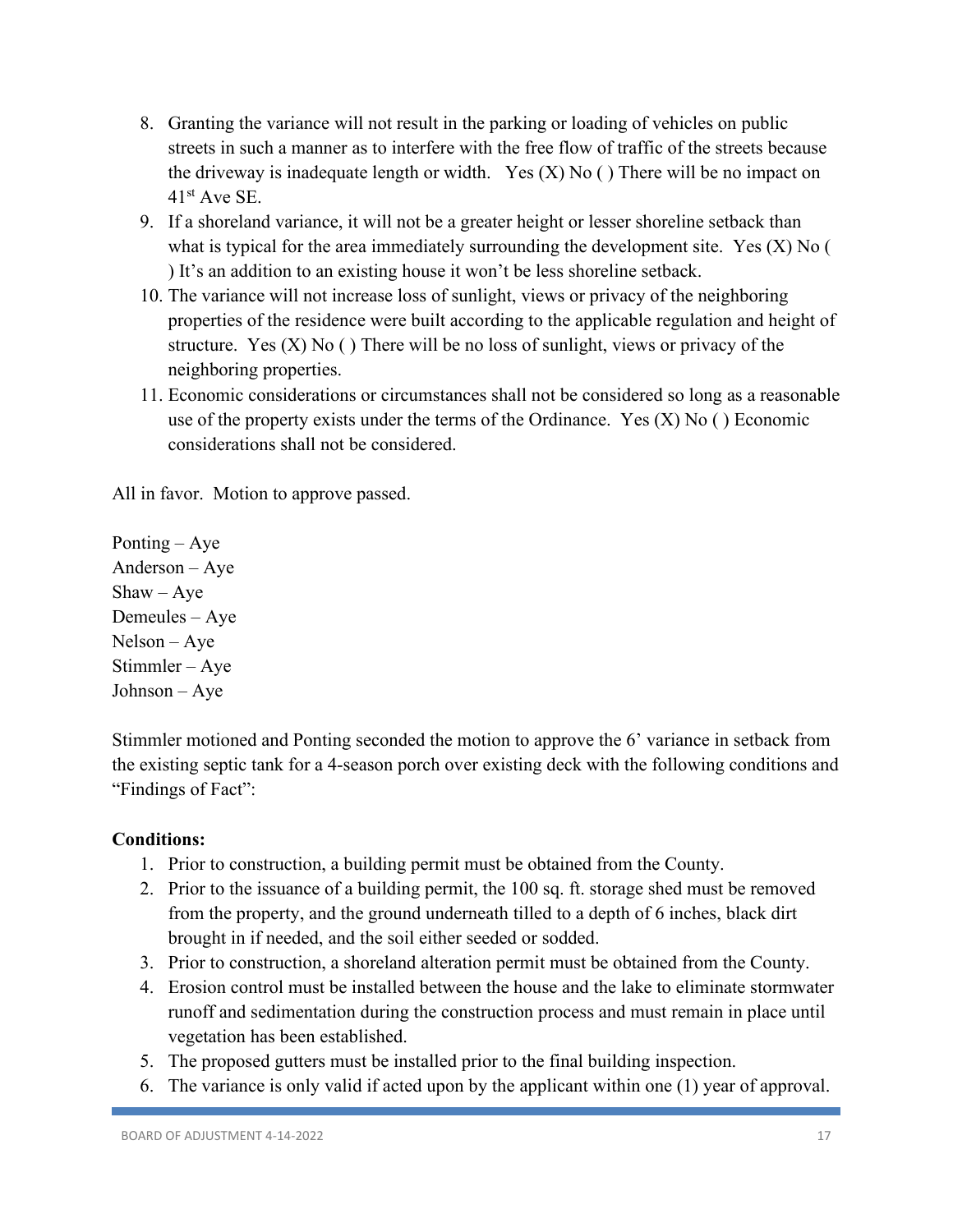- 1. Granting the variance will not be in conflict with the comprehensive plan. Yes  $(X)$  No  $( )$ It's a residential area and adding to the house.
- 2. Exceptional or extraordinary circumstances apply to the property which do not apply generally to other properties in the same district, and result from lot size or shape, topography, or other circumstances over which the owners of property since enactment of the relevant Ordinance have had no control. Yes  $(X)$  No () There are no extraordinary circumstances. They are just adding an addition to the house on the same foundation.
- 3. The literal interpretation of the provisions of this Ordinance would deprive the applicant of rights commonly enjoyed by other properties in the same district under the terms of this Ordinance. Yes  $(X)$  No  $($ ) Again, they are just making an addition to an existing house.
- 4. The exceptional or extraordinary circumstances do not result from the actions of the current or previous owner(s) under the current Ordinance or State Law. Yes  $(X)$  No  $( )$ There are no exceptional or extraordinary circumstances from the actions of this current owner.
- 5. The variance requested is the minimum variance which would alleviate the practical difficulty. Yes  $(X)$  No () This is the minimum variance that would take care of the situation.
- 6. The variance, if granted, will not alter the essential character of the locality and there would be no significant effect on the surrounding properties. Yes  $(X)$  No  $( )$  They are putting an addition on the existing house in a residential area.
- 7. Adequate sewage treatment systems can be provided if the variance is granted. Yes  $(X)$ No ( ) The septic and the drainfield are all compliant.
- 8. Granting the variance will not result in the parking or loading of vehicles on public streets in such a manner as to interfere with the free flow of traffic of the streets because the driveway is inadequate length or width. Yes  $(X)$  No  $($ ) There will be no impact on  $41<sup>st</sup>$  Ave SE.
- 9. If a shoreland variance, it will not be a greater height or lesser shoreline setback than what is typical for the area immediately surrounding the development site. Yes  $(X)$  No  $($ ) It's an addition to an existing house it won't be less shoreline setback.
- 10. The variance will not increase loss of sunlight, views or privacy of the neighboring properties of the residence were built according to the applicable regulation and height of structure. Yes  $(X)$  No  $( )$  There will be no loss of sunlight, views or privacy of the neighboring properties.
- 11. Economic considerations or circumstances shall not be considered so long as a reasonable use of the property exists under the terms of the Ordinance. Yes  $(X)$  No () Economic considerations shall not be considered.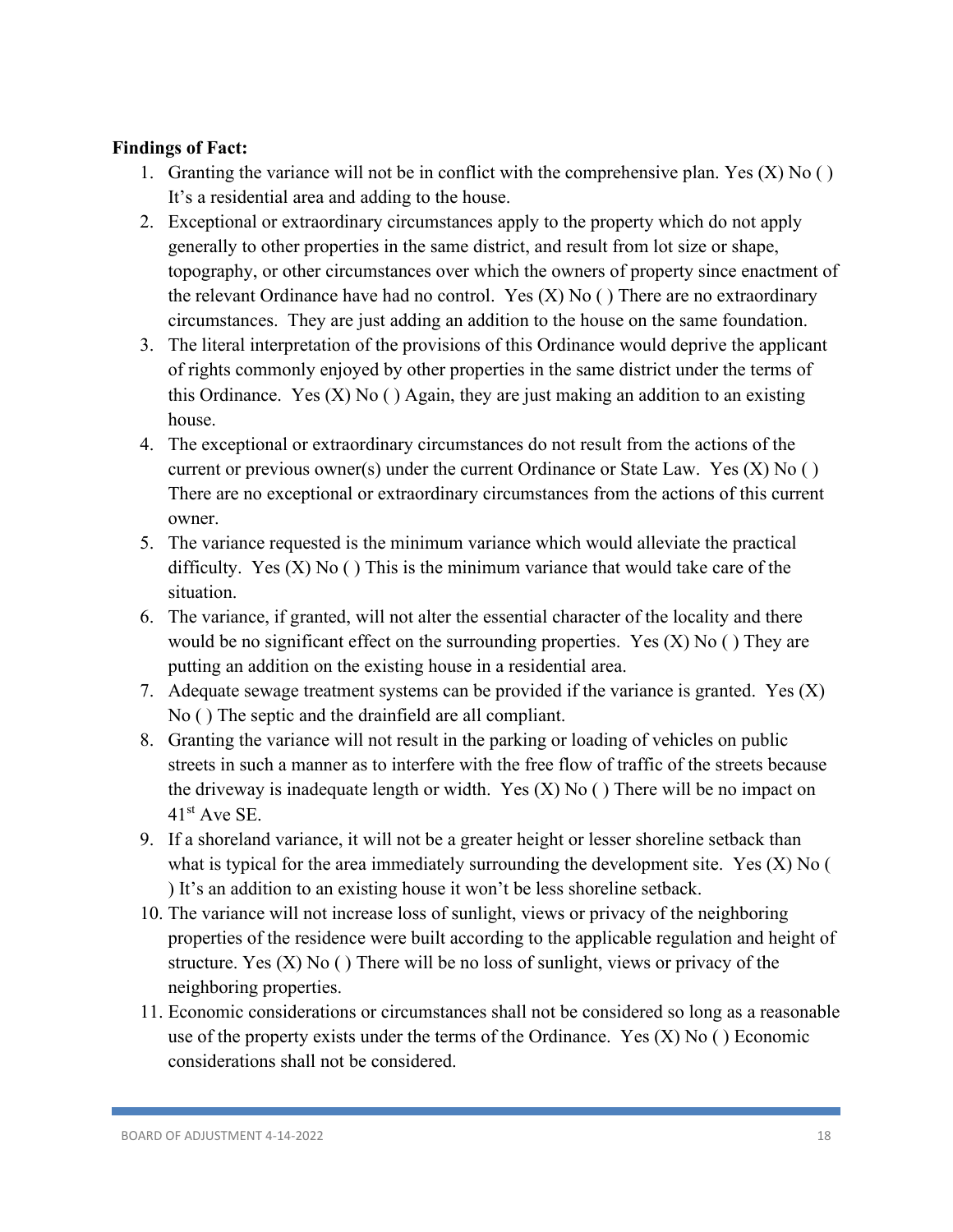Ponting – Aye Anderson – Aye Shaw – Aye Demeules – Aye Nelson – Aye Stimmler – Aye Johnson – Aye

**7:18 P.M.** Nelson motioned and Ponting seconded the motion to adjourn. Motion carried. Meeting adjourned.

Ponting – Aye Anderson – Aye  $Shaw - Aye$ Demeules – Aye Nelson – Aye Stimmler – Aye Johnson – Aye

Submitted by: Kelly Mittelstaedt